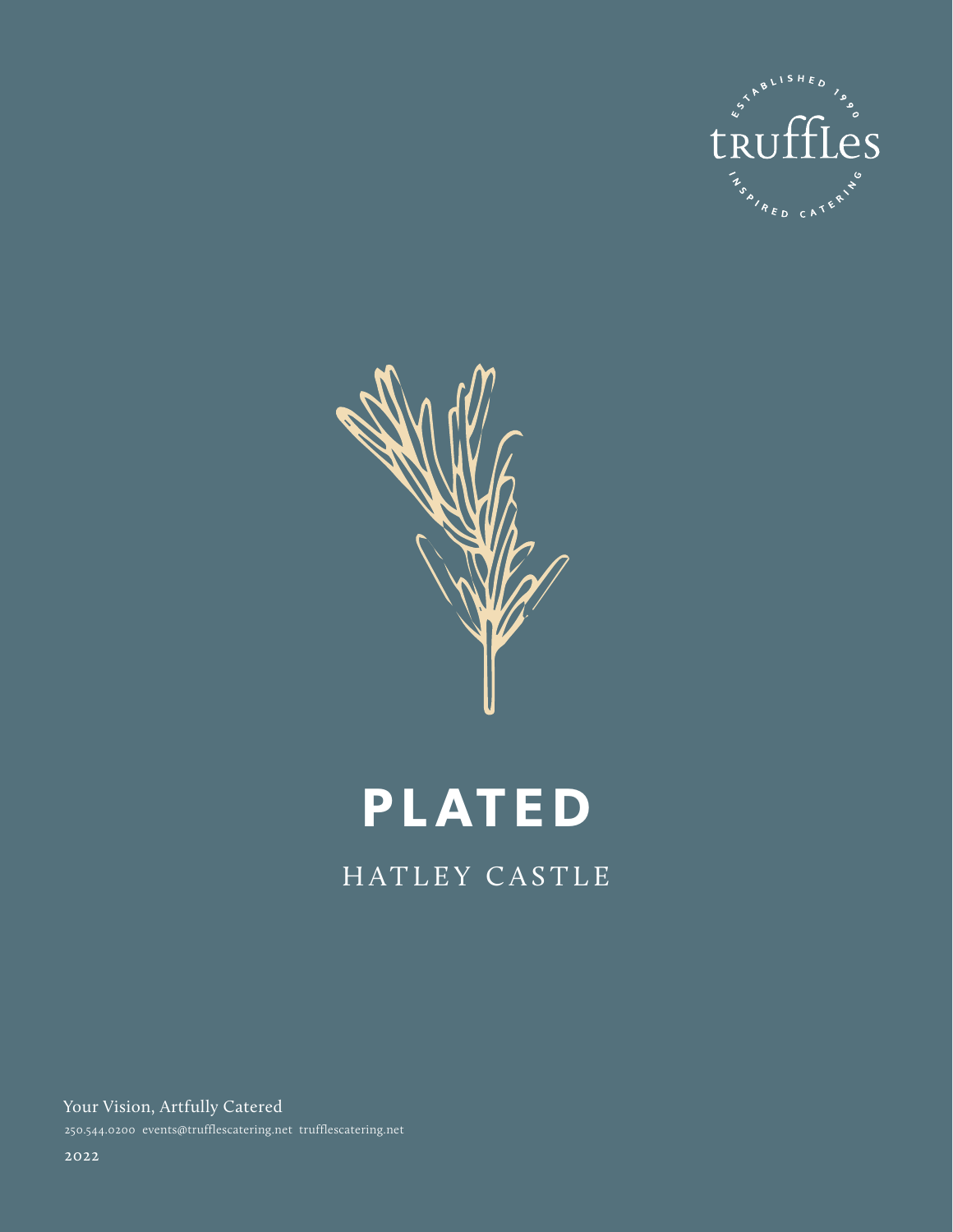

# **local** ingredients

At Truffles Catering we are passionate about providing a culinary experience that will elevate your event with exquisite flavours and unforgettable presentation. Our relationships with local farmers allow us to bring in flavourful and healthy ingredients that inspires an innovative and memorable culinary experience that we've built our reputation on.

#### **DEDICATED** service

With over 30 years of experience, Truffles Catering provides outstanding culinary experiences. Our dedicated, highly trained on-site managers and chefs will be designated to you for your event. We'll manage the event procedures and ensure that everything comes together as envisioned.

### **ETHICAL** choices

We deeply care about our impact on our Island's environment and community. We are a green certified business with a long-standing tradition of supporting charities. Each year, our companies raise over \$30,000 to benefit these local organizations.

When exploring this menu, we trust the passion behind its creation inspires the vision of your event. We look forward to offering you a tailored experience with custom menus created from fare that is true to Vancouver Island.

# **PLATED**

| DFDAIRY FREE |  |
|--------------|--|
|              |  |
|              |  |

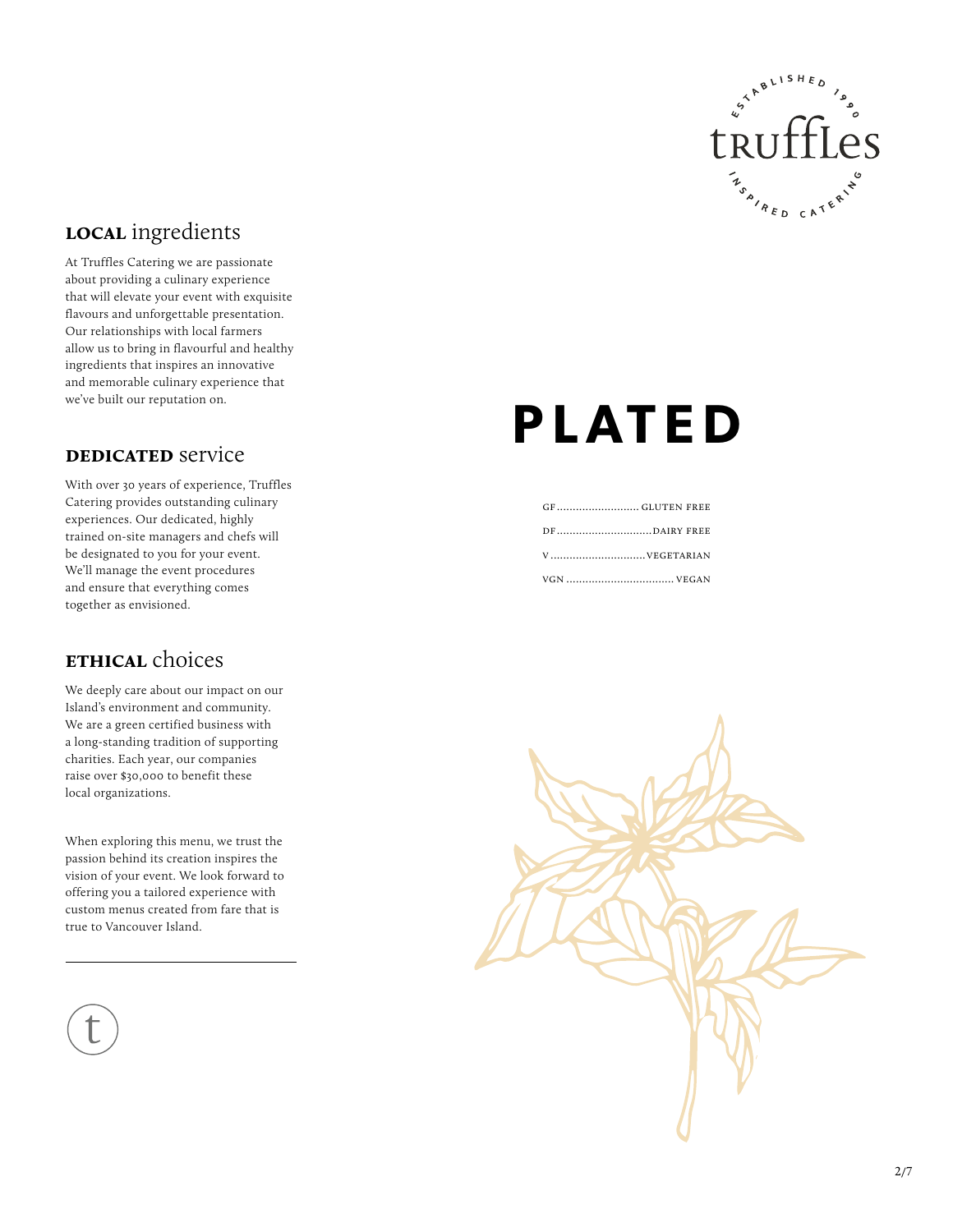# SELECT ONE STARTER:

# **Truffles Classics**

#### 'Raw' Salad gf/vgn

TOPSOIL urban farmed mixed lettuce, carrot and cucumber ribbons, pickled fennel, radish, snap peas, black olive dust, roasted cashew vinaigrette

#### Roasted Butternut Squash Soup GF/VGN Coconut milk, caramelized pear, Butler Farm hazelnuts

Seared Scallop GF

Fingerling potato, cucumber, romaine, dill crème fraîche, lemon confit, Northern Divine caviar . . . . . . . . . . . . . add \$8

# **Chef's Choices**

#### Octopus Merguez GF

Fried polenta, spiced pork sausage, romesco aioli, split watercress vierge, toasted almonds, romaine foam . . **add \$8**

#### Ocean Wise Albacore Tuna Tartar GF

Avocado mousse, black sesame purée, yuzu aioli, crispy jalapeño, spiced rice cracklin', cucumber, spring pea tendrils . . . . . . . . . . . . . . . . . . . . . . . . . . . . . . **add \$4**

#### Melon Salad DF

Baby arugula and fennel salad, shaved parma ham, cantaloupe, honeydew and watermelon, shizo tips, ciabatta croutons, orange blossom vinaigrette

#### Harvest Gnocchi GF/VGN

Roasted Matsutake mushrooms, butternut squash, cauliflower 'soubise', shaved 'parmesan', kale chips

# **Local Seasonal Flavours**

#### Burrata and Sun Wing Tomatoes v

Basil pistou, confit heirloom cherry tomatoes, fried ciabatta croutons, balsamic reduction, crispy garlic, micro basil (SEASONALLY AVAILABLE MAY—OCTOBER)

#### Sooke Foraged Mushroom Tortellini v

Free-range egg pasta, butternut squash, watercress, nettle pesto, butter sauce, piave (SEASONALLY AVAILABLE AUGUST–OCTOBER)

#### Spot Prawns

Dungeness crab arancini, fiddleheads, confit Sun Wing tomato and garlic scapes, roasted sweet peppers, basil purée (SEASONALLY AVAILABLE AUGUST–OCTOBER) . **add \$12**

### **Enhancements**

Additional Starter Courses Surcharge where applicable . **add \$12 per person**

### Palate Cleanser House made lavender lemon or raspberry

mojito sorbet . **add \$6 per person**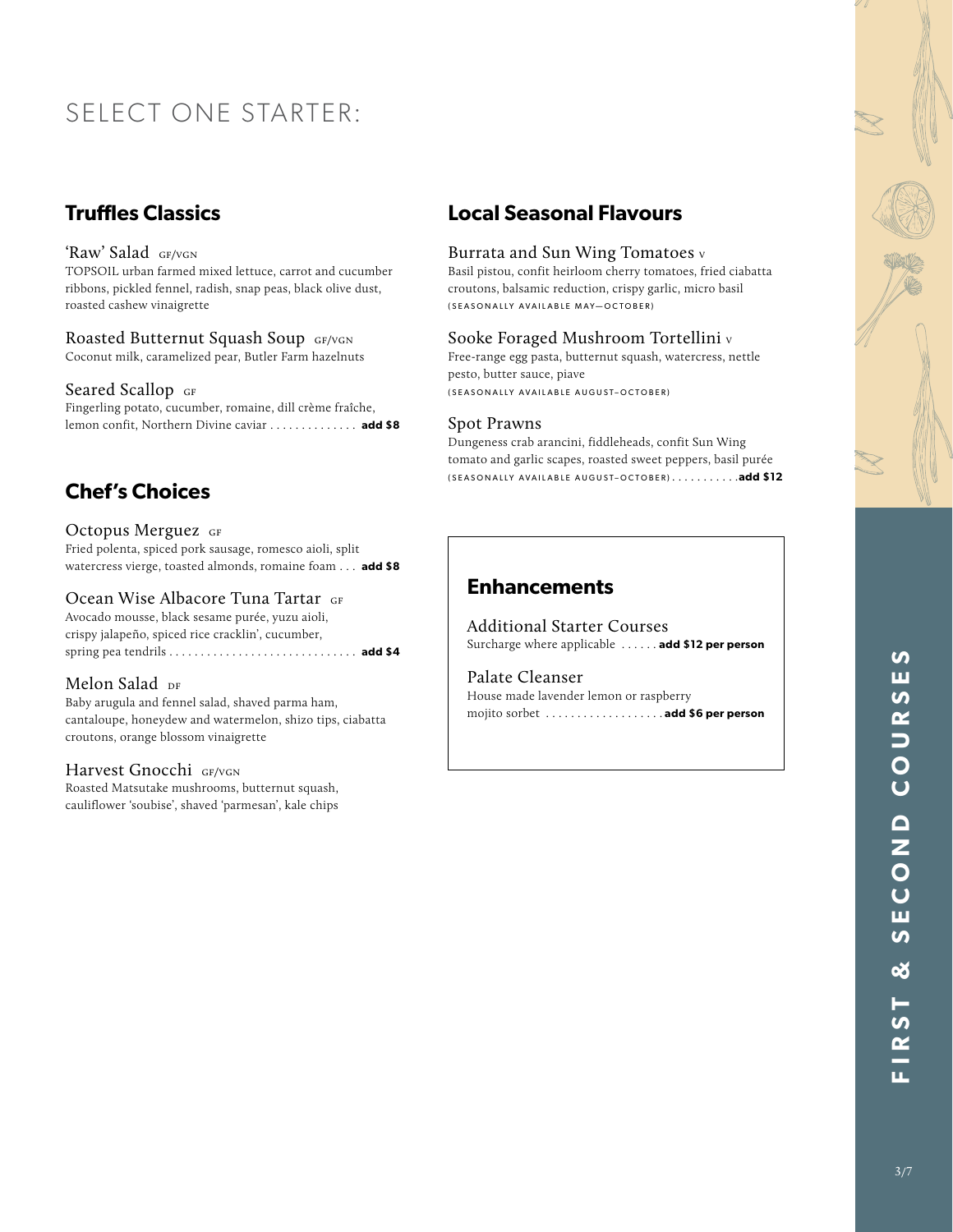# SELECT ONE ENTRÉE:

# **Truffles Classics**

Haida Gwaii Halibut GF/DF Fingerling potato, chard rib and fresh herb salad, pancetta vierge . **Market Price**

#### Alberta 'AAA' Short Rib gf

Slow cooked, heirloom baby carrots, butter braised cipollini onion, folded Yukon Gold potato, cauliflower purée, rosemary-beef reduction . . **\$76**

#### Rossdown Farms Chicken Marbella GF

Heirloom baby carrots, broccolini, parmesan polenta, macerated plum sauce with olives and capers . . **\$76**

# **Chef's Choices**

Haida Gwaii Sablefish GF

Polenta cream, stewed Sun Wing tomato-lentil ragout, split watercress sauce, sablefish chicharron . . . . . . . . . **Market Price** 

#### Wagyu Ribeye GF

Brant Lake raised, black truffle fondant potatoes, balsamic morels, asparagus, thyme and roast garlic demi-glaze, cured marrow . **Market Price**

#### Ocean Wise Pacific Salmon GF

Lightly smoked, roasted Saanich Organics beets, shaved endive, smashed German butter potatoes, split maple brown butter . . **\$78**

#### Fraser Valley Rabbit GF

Stuffed rabbit saddle, house made sausage, white bean cassoulet, arugula-fennel purée, butter braised celeriac . . . . . . . . . . . . . . . . . . . . . . . . . . . . . . . . . . . . . . . . . .**Market Price**

# **Local Seasonal Flavours**

#### Berryman Farms Pork

House-made gnocchi, braised belly, tenderloin, Saanich Organics kale, foraged mushrooms, parmesan-celery root purée, Butler Farms hazelnuts . . **\$76** (SEASONALLY AVAILABLE MAY–OCTOBER)

#### Metchosin Lamb GF

Applewood-smoked loin, fingerling potato gratin, charred cipollini onions, eggplant-tahini purée, roasted heirloom carrots, spruce lamb jus . **Market Price** (SEASONALLY AVAILABLE MAY–OCTOBER)

# **Vegetarian/Vegan**

AVAIABLE AS A SUBSTITUTION

#### Brûléed Avocado GF/VGN

Sous vide butternut squash, quinoa-cashew fritters, fried cabbage, yam purée, gem tomatoes, baby king oyster mushrooms . . **\$71**

> 4/7**ENTRÉES** ш ١Ш  $\overline{R}$

Selection for main course must be received with a seating chart 45 days prior to event and selection is required to be indicated on each guest place card.

A second entrée selection is available for a fee of \$5 for all guests.

A third entrée selection is available for a fee of \$7 for all guests.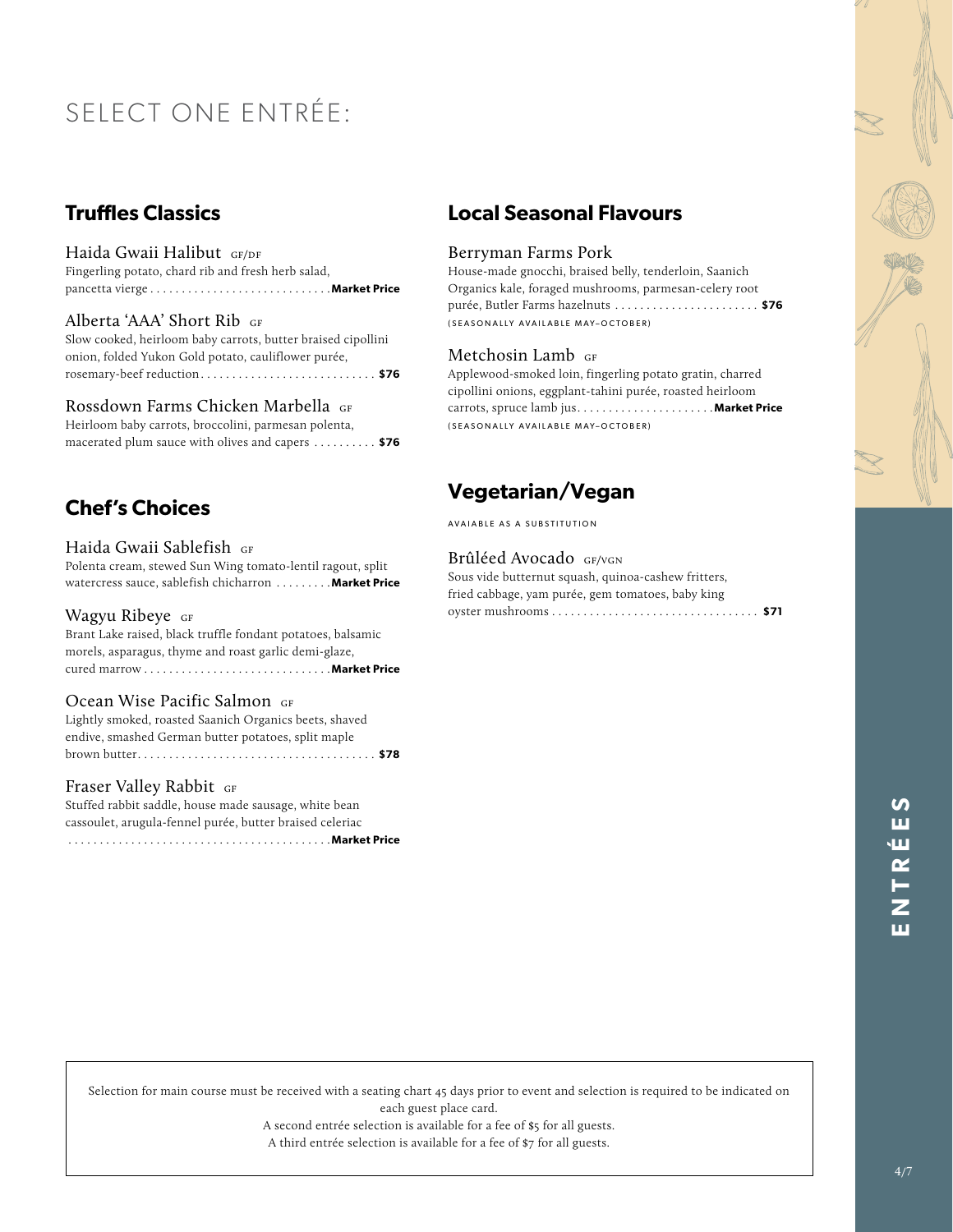# SELECT ONE DESSERT:

# **Truffles Classics**

Coconut Panna Cotta GF/VGN Aerated passionfruit, almond milk, Gobind Farms berries, caramel-pistachio popcorn

Salted Caramel Tart v Bittersweet chocolate mousse, 2% Jazz coffee smoked cherries, torched bourbon meringue

# **Chef's Choices**

#### Coffee and Donuts v

Saanich Peninsula spiced apple compote, espresso pot de creme, handmade artisan mini donuts, caramel sauce

#### Country Bee Honey Cake v

Halva, honeycomb, elderflower coulis, carbonated fruit, compressed melon, spiced crème fraîche, apricot pearls

#### Chocolate 'Aero' GF/V

2% Jazz coffee anglaise, Arcango noir 85% cacao 'aero', torched meringue, puffed white chocolate, passionfruit semifreddo, pistachio crumb

# **Local Seasonal Flavours**

#### Strawberry 'Shortcake' v

Torn vanilla bean shortcake, macerated Gobind Farms strawberries, white chocolate mousse, lemon basil meringue (SEASONALLY AVAILABLE JUNE–OCTOBER)

#### Saanich Peninsula Brûlée Figs v

Orange-rosemary goat cheese tarts, Salt Spring Island port reduction, quince sorbet, Douglas Fir fluid gel (SEASONALLY AVAILABLE AUGUST–SEPTEMBER)

# **Included**

#### Coffee and Tea

Proudly supporting Level Ground Coffee, with premium Metropolitan Teas, accompanied with milk, cream and sugar

#### Bread Service

Local, artisan breads, with whipped salted butter, elegantly served at your table or pre-set for your guests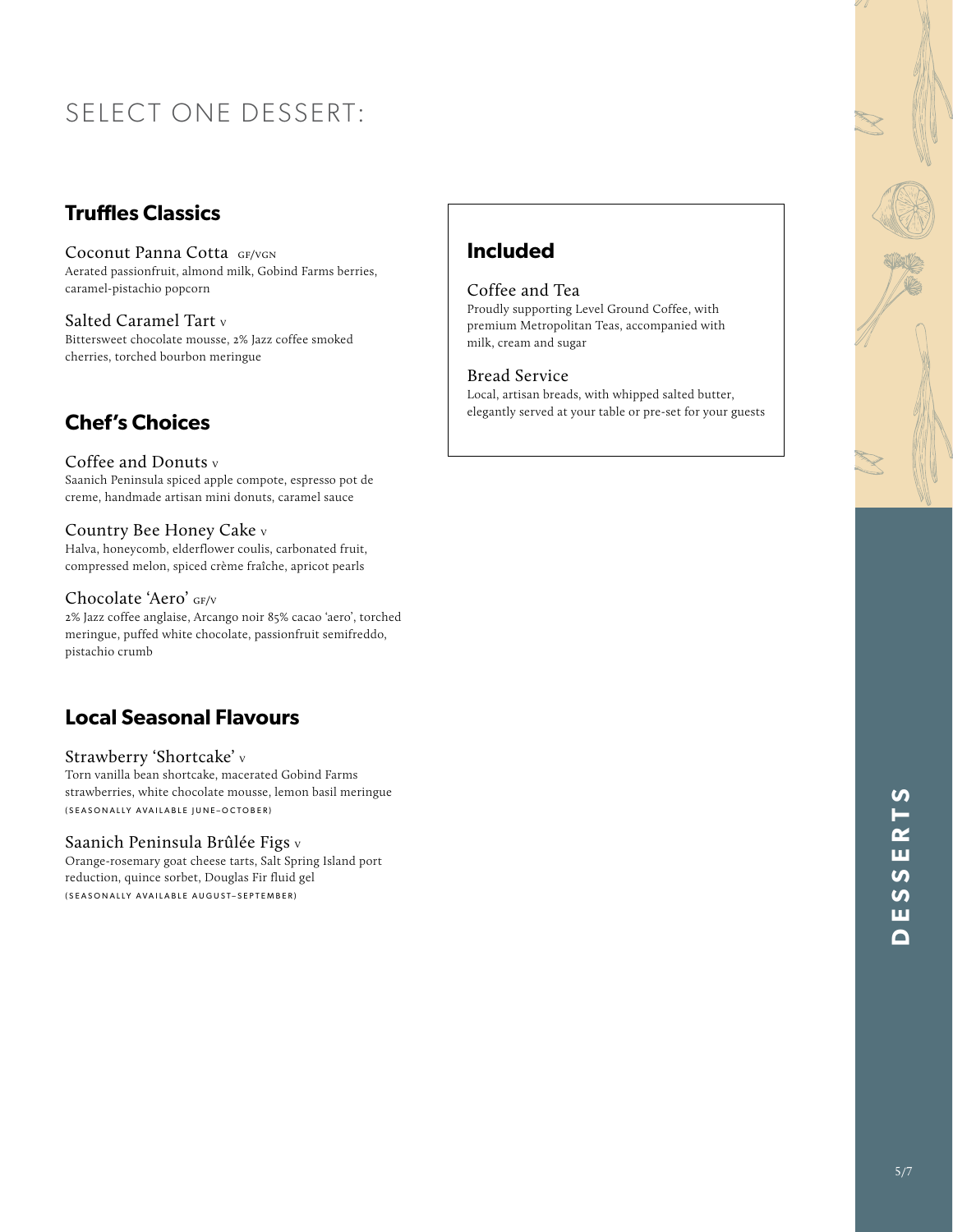# SOMETHING SPECIAL:

# **Passed Canapés**

*minimum 36*

| Smoked Salmon                                              |
|------------------------------------------------------------|
| Mascarpone Crêpe, Scallions, pickled shallot, crispy caper |
|                                                            |

| Beef Short Rib Rillette                               |  |
|-------------------------------------------------------|--|
| Butter toasted brioche, charred green onion  \$3.5 ea |  |

Risotto Arancini v Heirloom tomato, baby mozzarella, basil bites...... \$3.25 ea

Watermelon & Feta GF Sweet balsamic fluid gel . **\$3.25 ea**

Beef Carpaccio GF Fried polenta, micro arugula, parmesan, truffle aioli . . . . . . . . . . . . . . . . . . . . . . . . . . . . . . . . . . . . . . . . . . . . . **\$3.75 ea**

| Beet Cured Salmon                      |  |
|----------------------------------------|--|
| Potato blini, pickled cucumber\$3.5 ea |  |

# **Food Stations**

Fresh Shucked Kusshi Oysters\* GF/DF Farmed in the pristine territorial waters of the K'omoks First Nation, located in Stellar Bay of the Pacific Northwest of BC. Kusshi oysters offer a clean, delicate flavour. Served with mignonette, citrus and tabasco . **\$14 per person** 

Ice Carved Albacore Tuna Sashimi\* DF Albacore Tuna carved atop an ice block and served with banana leaf steamed sticky rice, tare sauce, warm dashi broth, daikon micro slaw, and fresh coriander

. . . . . . . . . . . . . . . . . . . . . . . . . . . . . . . . . . . . . . . .**\$13 per person**

## Poke Station\* DF

Albacore tuna or wild BC salmon served with sticky rice, dashi broth, pickled edamame, avocado, fresh vegetable, sweetened soy reduction and toasted sesame seeds

. . . . . . . . . . . . . . . . . . . . . . . . . . . . . . . . . . . . . . . .**\$13 per person** 

# **Late Night Add Ons**

#### The Grazing Board

The best of all worlds! Two Rivers ethically raised and naturally cured meats, locally made Island cheeses and international artisan varieties, grilled vegetables with a selection of house made chutneys, dips, mustards, marinated olives, pickles and ferments, accompanied with artisan breads and crackers

Serves 25–30 people . . **\$475** 

### 'Soul Food' Martinis\* *Choice of:*

Garlic whipped potato GF/V Grana padano risotto gf/v

*Accompanied with:* Rossdown Farms Butter Chicken GF/DF Alberta 'AAA' braised short rib GF/DF Forest Mushroom Ragout gf/v . . . . . . . . . . . . . . . . . . . . . . . . . . . . . . . . . . . . . . . .**\$13 per person** 

#### Yucatan Taco Bar\* *2 tacos per person*

Fresh hand pressed corn tortilla, vertically farmed microgreens, Sun Wing tomato lime-tequila salsa, queso fresco, guajillo pepper aioli

*Choice of two fillings:*

Ling Cod GF Four Quarters Chorizo GF Chicken GF Salt Spring Island Tofu vgn . . . . . . . . . . . . . . . . . . . . . . . . . . . . . . . . . . . . . . . .**\$13 per person**